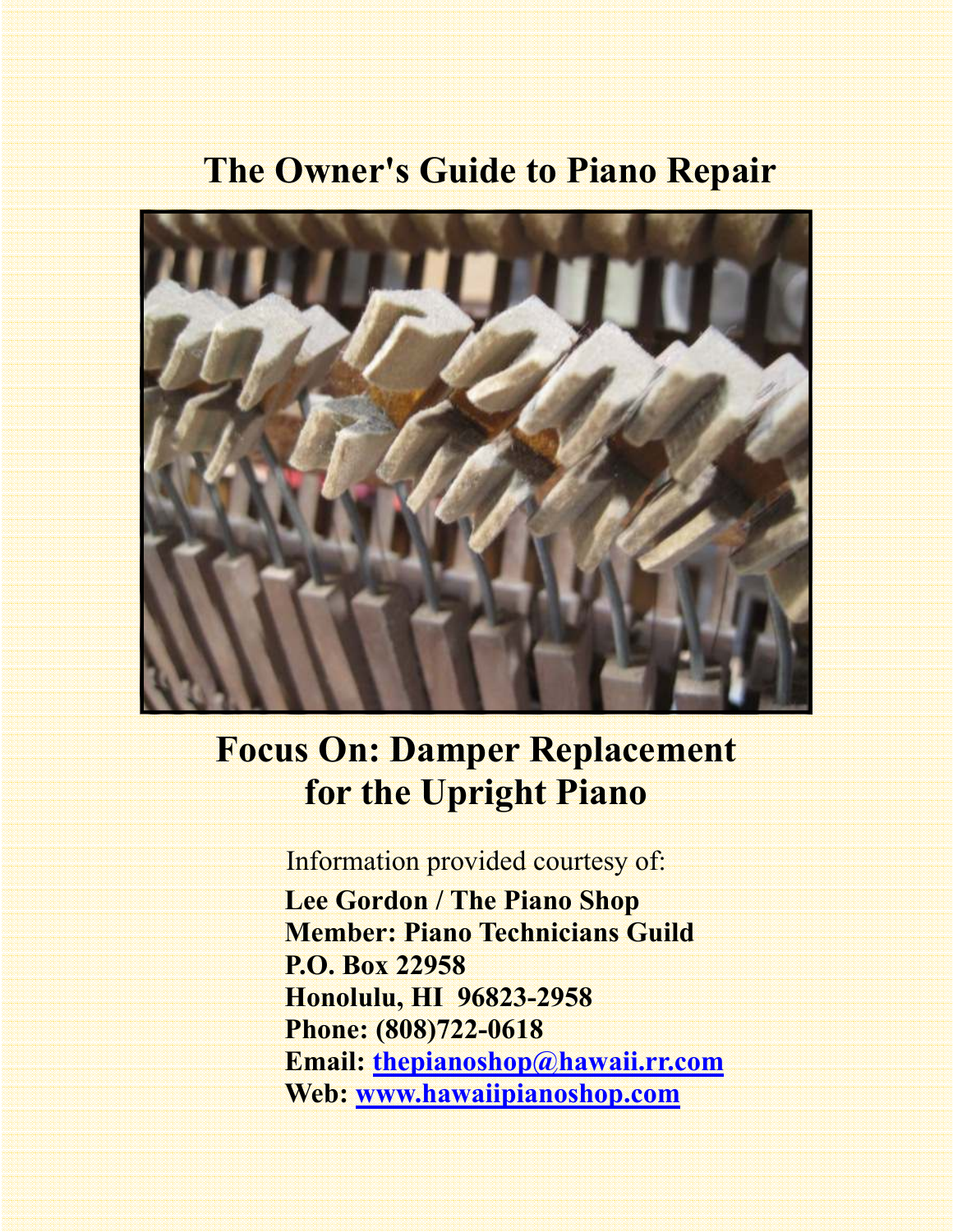**Dampers are to a piano what brakes are to an automobile**. While the action, strings and soundboard of the piano are all devoted to the production of sound, the sole purpose of the dampers is the cessation of sound. The fact that a piano can go from a thunderous crescendo one second to nearly complete silence the next is a testament to the genius of the design of the dampers. **The dampers on your piano, however, have reached the point in which their effectiveness has been compromised by wear and tear. Replacement of the old, hardened damper felts of your piano with a set of new high-quality dampers would be the best solution.** 



#### **The following commonly asked questions have been answered to give you the information you need in order to decide whether or not to have the dampers on your upright piano replaced.**

#### **What are the symptoms of dampers which have excessive wear and tear?**

Just as worn-out brakes on your car announce their condition with unwanted sounds that are characteristic of the problem (high-pitched squealing or scraping noise upon braking), so worn-out dampers will be detectable by what's heard when the piano is played. Specifically, when the sustain pedal is released, the transition from sound to silence won't be immediate, but will be more prolonged than usual—a symptom of ineffective dampers unable to quickly absorb the energy of the strings. Also, when individual notes are played, a "zinging" sound might be heard as the fingers lift from the keys as the strings buzz for an instant against the harder than normal surface of the old felts. Worse, notes may continue to ring after the keys are released altogether.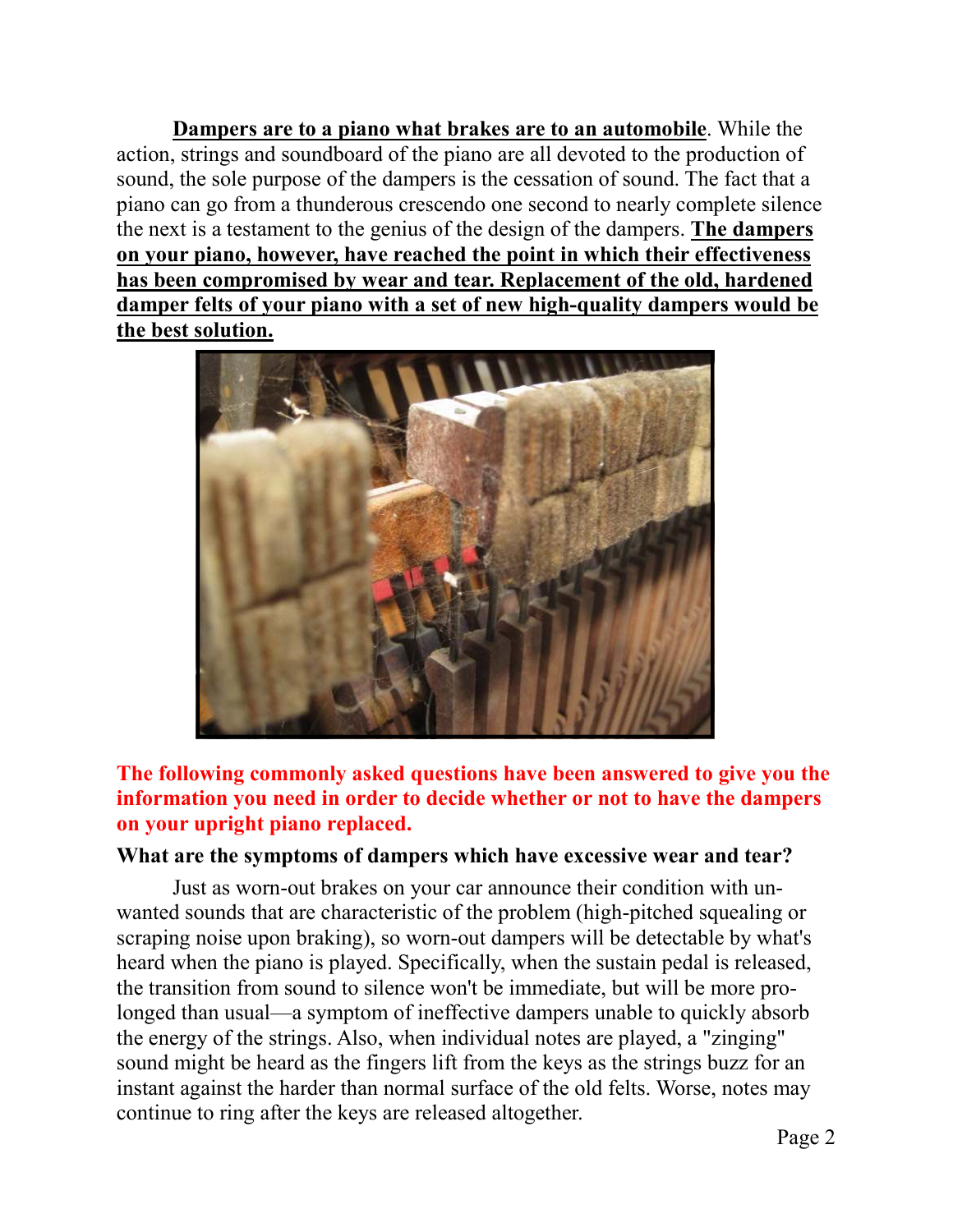

#### **How do effective dampers work in an upright piano?**

 The basic functioning of upright dampers is simple—when a note is depressed, the spring-loaded damper for that note is lifted, allowing the strings (or string, for the low bass) for that note to vibrate. Once the note is released, the damper again makes contact with the strings, stopping all vibration. A damper has the ability to absorb the energy of a string hundreds of times as massive as itself and to quell its vibration in a split-second. For this to happen, the damper material must be firm enough to hold its shape, but soft enough to quickly muffle the sound of the strings.

 The four most commonly used upright dampers are shown in the photo above. The powerful vibration of the longest of the copper wound bass strings (far left in photo) are quieted by single wedge dampers. For the lighter pairs of wound bass strings found further up on the scale, double wedge dampers are used. Plain steel treble strings are either dampened with trichord dampers or flat dampers.

 Complicating matters is the fact that when the sustain pedal is used, all dampers need to work in unison, so that the entire set lifts from the strings and returns to the strings as a single unit. The various profiles that the different dampers have make proper adjustment critical.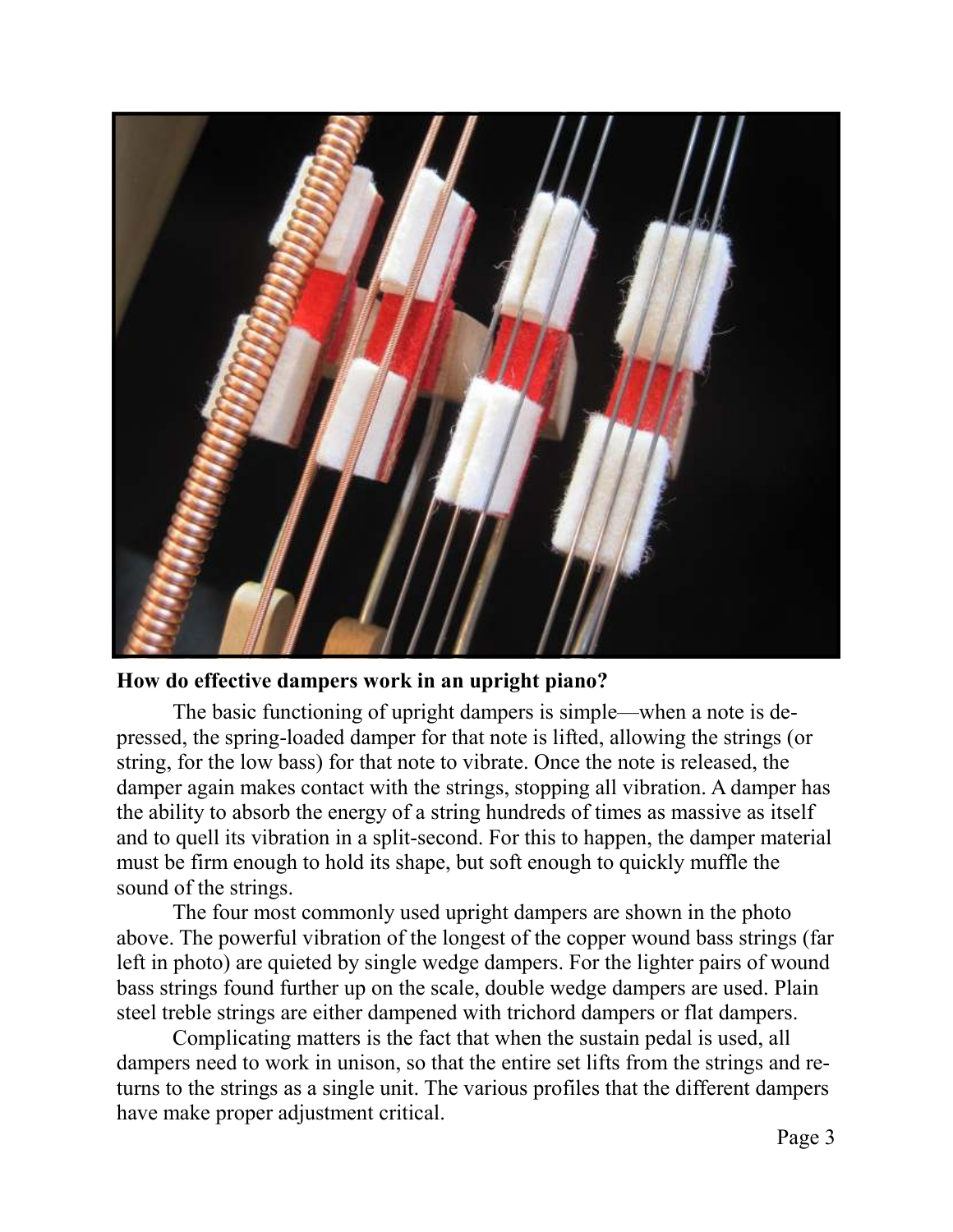#### **What's the typical procedure for this job? Is this a repair that must be done in the workshop?**

 Unless the piano is in the workshop for an extensive restoration work, there is no reason to transport the entire instrument to the shop. However, it may make sense to take the action to the shop for at least part of the work to be done.



 To remove the old dampers, each damper is removed individually from the action along with a part known as the "damper block." Most times the damper block will be reused, with only the damper felt (and possibly its wood backing) replaced. Here, an individual damper assembly is placed in a vise so that the damper block may be removed to be reused.

 The damper block will typically come off with a tap of a mallet. If the wooden backing is also to be reused, the felt will need to be scraped with a chisel from the wood. Either way, a clean new surface is required before the new damper may be glued on.





As the damper felts are removed, the damper blocks are returned to the same position they came from in the action.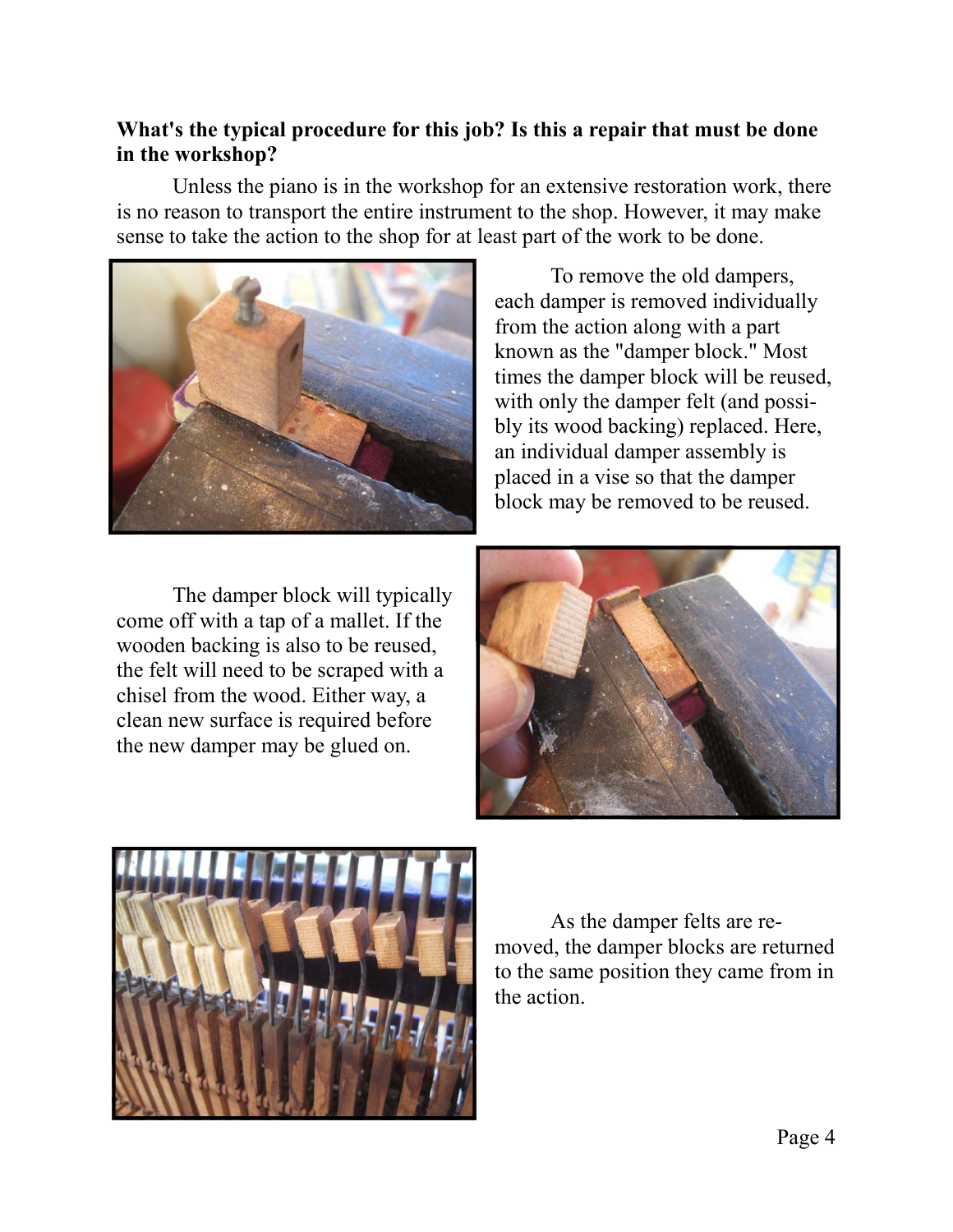

 Once all the dampers have been removed, and the dampers blocks have been reinstalled, it is time to return the action to the piano.

 Ordinarily, the preferred practice is to glue the damper felts in place with the action in the piano, using the strings to serve as the clamps while the glue dries. This way, alignment of the felt to the strings is sure to be precise. In the photo, new bass dampers are being installed. Slight correctional movements may be made while the glue is still wet to ensure a perfect match between dampers and strings.



#### **Do other repairs go hand-in-hand with the installation of a set of dampers?**

 Yes. If the piano is in need of repinning and restringing, now would be the time to do it in that the jobs compliment each other. Since the dampers conform to the strings (especially the wound bass strings shown in the photo above), it makes sense to have new strings and new dampers installed at the same time.

 If the piano action is temporarily out of the piano and in the shop while the preparatory work to the dampers is being done, it would also be the ideal time to do such jobs as shaping the hammers and / or replacing the bridle straps.

 Finally, a job of regulating the action to make sure all parts are working together effectively might be considered. Regulation will bring the performance of your piano back closer to what it was when it was a new instrument.